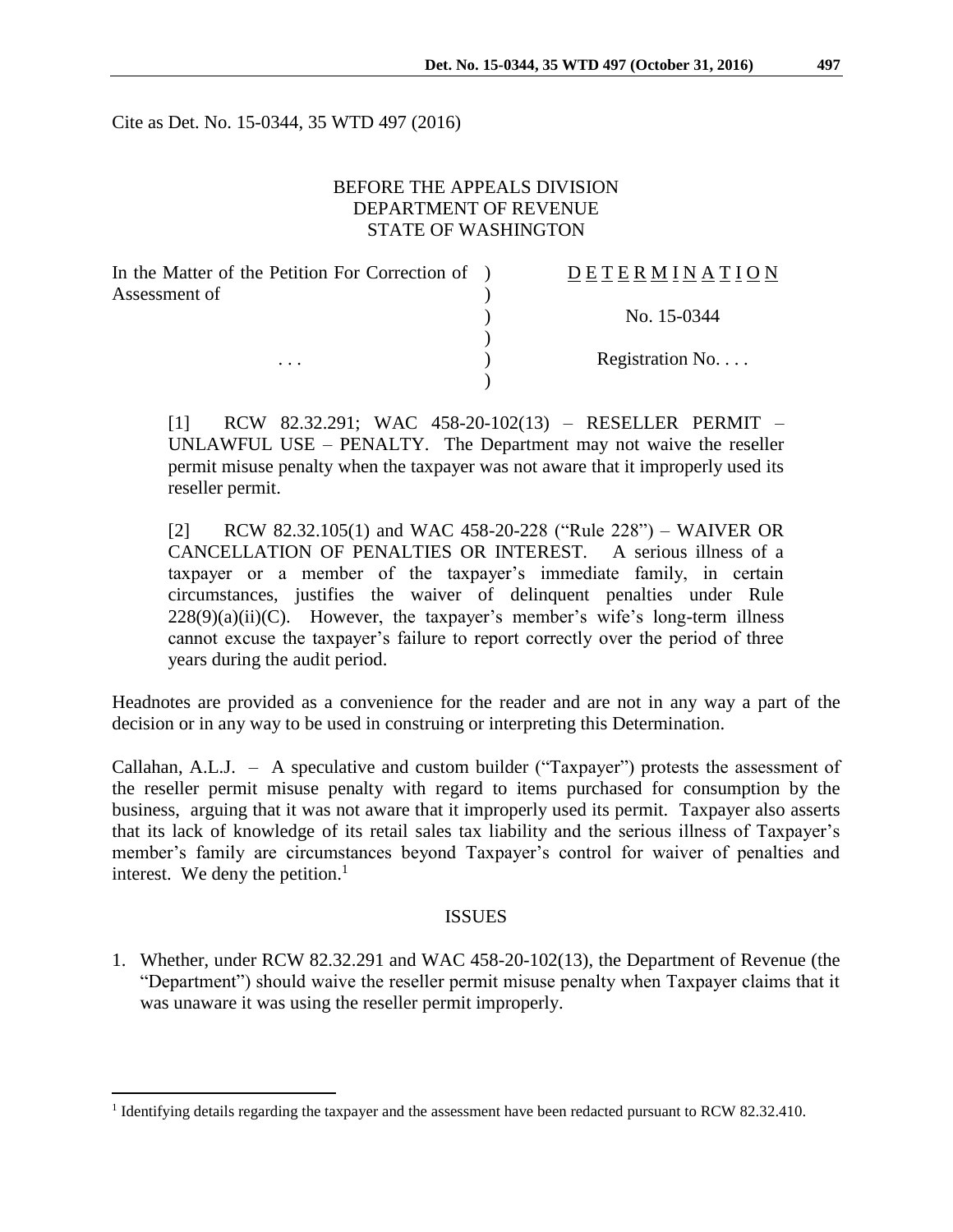2. Whether, under RCW 82.32.105(1) and WAC 458-20-228, Taxpayer's lack of knowledge of the tax liability and the serious illness of Taxpayer's member's family are circumstances beyond Taxpayer's control for waiver of penalties and interest.

## FINDINGS OF FACT

Taxpayer is engaged in the business of speculative and custom construction. Taxpayer registered with the [Department] on October 1, 2009. The Department issued a reseller permit to Taxpayer on January 20, 2010. The Department's Audit Division ("Audit") examined Taxpayer's books and records for the period of January 1, 2010 through December 31, 2013 ("audit period"). During the audit period, Taxpayer reported its income under the retailing business and occupation ("B&O") tax classification, and reported and remitted retail sales tax to the Department. For the custom construction activities, Audit identified retail sales tax deficiencies through a reconciliation of the amounts reported on Taxpayer's tax returns and the amounts recorded in Taxpayer's books and records.<sup>2</sup> The taxable differences identified were the result of various accounting errors, and due to Taxpayer incorrectly reporting some retailing income under the service and other activities  $B&O$  tax classification.<sup>3</sup>

For the speculative construction activities, Audit determined that Taxpayer did not pay retail sales tax on materials that it purchased and on charges made by Taxpayer's subcontractors.<sup>4</sup> Taxpayer used its reseller permit to purchase materials, such as shower mirrors, lights, toilets, front fence, drywall and materials, electrical materials, plumbing materials, etc., used in speculative construction.<sup>5</sup> Audit assessed use tax/deferred sales tax on those purchases.<sup>6</sup> Audit assessed a misuse of reseller permit penalty on those purchases because Audit concluded that Taxpayer improperly used its reseller permit for consumable item purchases.<sup>7</sup>

On November 17, 2014, Audit issued an assessment against Taxpayer for \$ . . . , which consisted of retail sales tax of \$ . . . , use tax/deferred sales tax of \$ . . . , a reseller permit misuse penalty of \$ . . . , interest of \$ . . . , and a 5% assessment penalty of \$ . . . . Taxpayer submitted a penalty and interest waiver request, dated December 4, 2014, to the Department's Taxpayer Account Administration (TAA) Division. Taxpayer argued in its request that it did not know that the assessment included the 5% assessment penalty and the interest, the reseller permit penalty is "extremely high and excessive," and it has been in compliance since it learned its tax obligations from the audit. While the request was pending, Taxpayer made a partial payment to the assessment in the amount of \$.....on December 15, 2014.

<sup>2</sup> Schedule 2, Audit report.

<sup>&</sup>lt;sup>3</sup> Audit did not make any adjustments to the service and other activities B&O tax Taxpayer reported because of the insignificant amount of deficiencies after the small business tax credit was taken into account. Schedule 2, Audit report.

<sup>4</sup> Schedule 3, Workpaper A, Audit report.

<sup>5</sup> Workpaper A, Audit report.

<sup>6</sup> Schedule 3, Workpaper A, Audit report.

<sup>7</sup> Audit Standards and Procedures Supplemental Instructions; Audit report, p.3. Schedule 4, Audit report. Audit identified some items that Taxpayer purchased from an out-of-state vendor without paying use tax. Audit assessed use tax/deferred sales tax on those purchases, but it did not assess a misuse of reseller permit penalty on those purchases.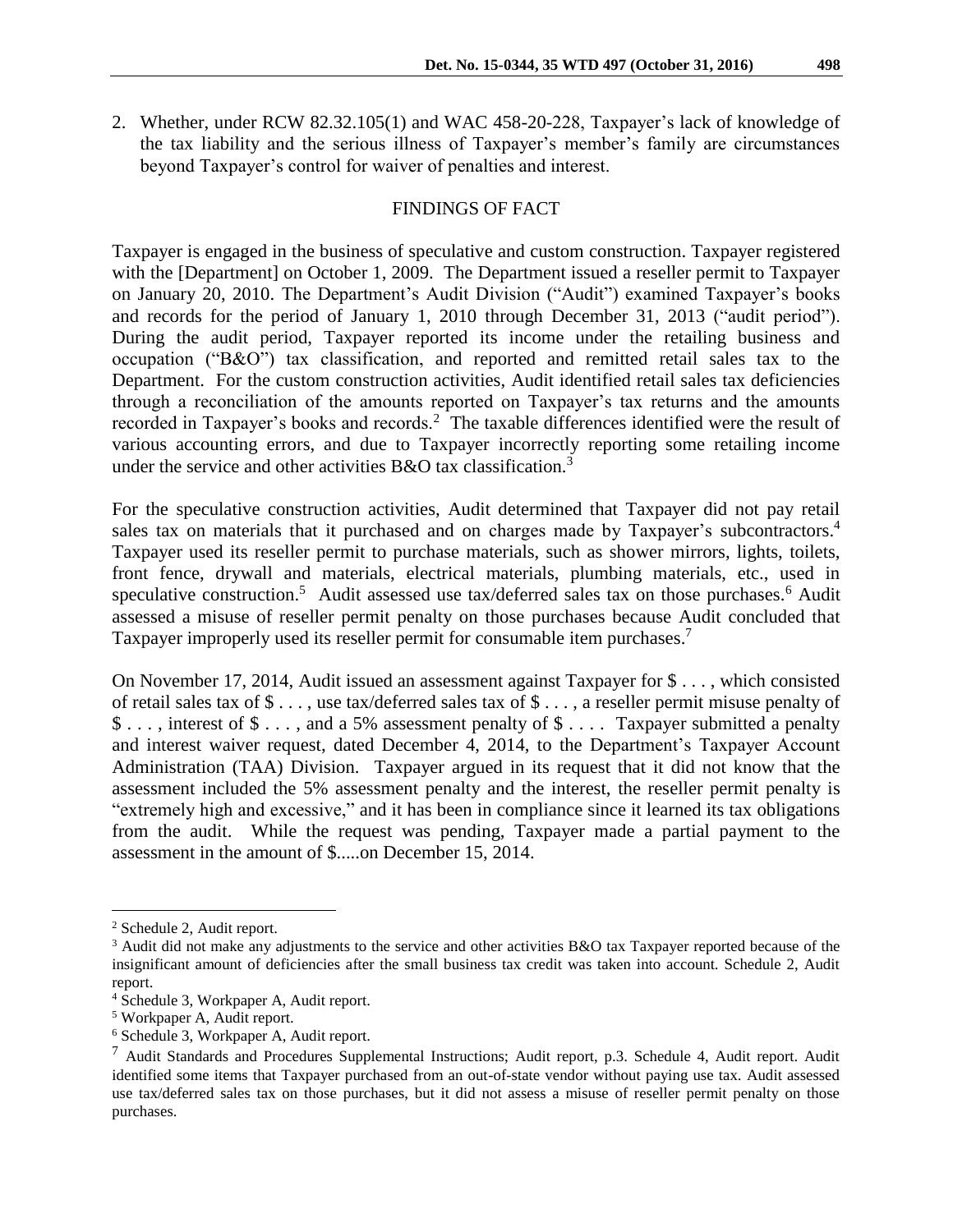On December 17, 2014, TAA denied Taxpayer's penalty and interest waiver request pursuant to RCW 82.32.105 and WAC 458-20-228 ("Rule 228"). On January 15, 2015, the Department's Appeals Division received Taxpayer's petition for correction of an assessment. Taxpayer does not dispute the taxes assessed, but argues that the Department should waive the interest and penalties in the assessment. Taxpayer argues that it was not aware that it improperly used its permit for speculative building purchases because it was under the assumption that the home buyers would pay the retail sales tax at closing. Taxpayer has not presented any evidence, such as purchase and sale agreements between itself and the home buyers, showing retail sales tax was collected at closing. Taxpayer also asserts that its business operation was affected by Taxpayer's member's wife's illness. Taxpayer represented at the hearing that its member's wife was diagnosed with cancer in 2010.

### ANALYSIS

#### *Retail Sales Tax on Speculative Builders:*

All sales of tangible personal property within the RCW 82.04.050 definition of "retail sale" in the state of Washington are subject to retail sales tax, unless an exemption applies. RCW 82.08.020; RCW 82.04.050. A person engaged in the business of constructing homes for consumers is a prime contractor. WAC 458-20-170(1)(a) ("Rule 170"). Prime contractors are taxable under the retailing classification on the full contract price. RCW 82.04.050(2)(b); Rule  $170(3)(a)$ . Sales to prime contractors of materials, which become part of the structure being built, are sales for resale and are not subject to the retail sales tax. RCW 82.04.050(1)(b); Rule  $170(4)(c)$ .

A person engaged in the business of constructing homes on land it owns is a "speculative builder." Rule 170(2)(a). "Speculative builders are required to pay retail sales tax on all materials purchased by them and all charges made by their subcontractors." Rule 170(2)(e). This is because the speculative builder is the consumer of the materials purchased and charges made by the builder's subcontractors. Det. No. 13-0076, 32 WTD 238 (2011); Det. No. 08-0197, 28 WTD 076 (2009).

Here, it is not in dispute that Taxpayer is [both] a speculative builder and a custom builder. Therefore, when acting as a speculative builder, Taxpayer must pay retail sales tax on all materials purchased and all charges made by its subcontractors as the consumer of the purchases. RCW 82.08.020; Rule 170(2)(e). Taxpayer is not disputing it owes retail sales tax, but argues that the Department should waive the misuse of reseller permit penalty because it was unaware it was using the reseller permit improperly. Taxpayer also argues that the Department should waive the 5% assessment penalty and the interest because its business operation was affected by Taxpayer's member's wife's illness, and it has been in compliance since it learned its tax obligations from the audit. We will first address the misuse of reseller permit penalty.

### *Misuse of Reseller Permit Penalty:*

[Purchases of tangible personal property for resale in the regular course of business without intervening use are excluded from the definition of "retail sale" in] RCW 82.04.050(1)(a). A buyer may use a reseller permit only when making wholesale purchases. RCW 82.04.060; WAC 458-20-102(6) ("Rule 102(6)")[; RCW 82.04.470]. In addition, RCW 82.08.130 allows a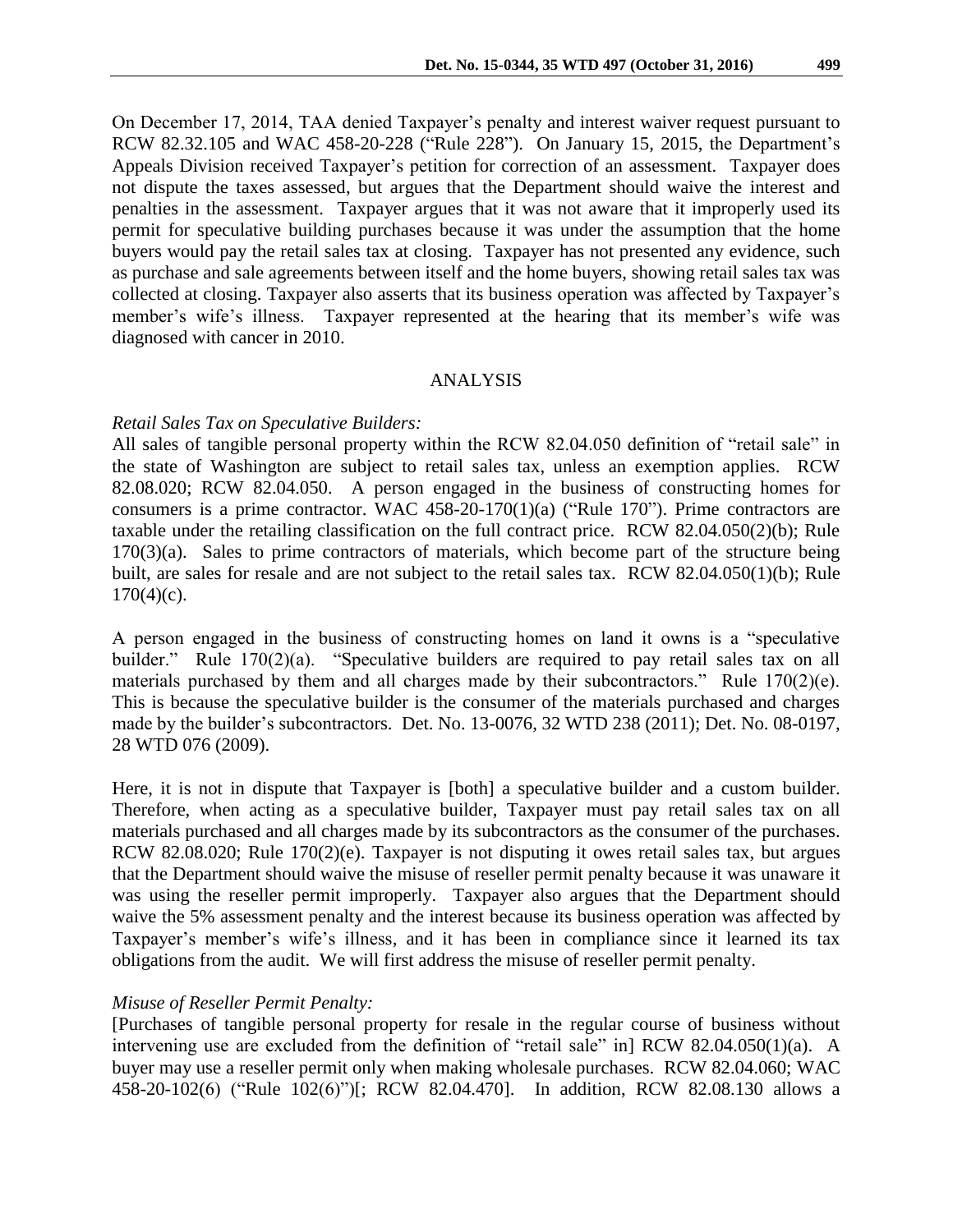taxpayer[that] is normally engaged in both consuming and reselling certain types of personal property to use a reseller permit or other documentation authorized under RCW 82.04.470 for the [personal] property purchases when it cannot determine whether the [personal] property will be consumed at the time of the purchase.<sup>8</sup>

In the present case, Taxpayer may not use its reseller permit when it [purchases construction] materials and services from its subcontractors for use in its speculative construction [projects] because Taxpayer is the consumer [of those materials and construction services]. RCW 82.08.020; Rule 170(2)(e); Rule 102(6). Even if Taxpayer purchases materials and does not know at the time whether they will be used for speculative or custom construction, and it qualifies for purchasing for dual use, once [the materials have been] used [in] a speculative [construction project], it has a limited time [of 120 days] in which to report deferred sales/use tax on the purchases. Rule 102(12)(a). *See* Det. No. 07-0178, 27 WTD 26 (2008).

When a taxpayer improperly uses its reseller permit, the taxpayer is subject to the reseller permit misuse penalty imposed under RCW 82.32.291(1), which provides:

(1) Except as otherwise provided in this section, if any buyer improperly uses a reseller permit number, reseller permit, or other documentation authorized under RCW [82.04.470](http://apps.leg.wa.gov/rcw/default.aspx?cite=82.04.470) to purchase items or services at retail without payment of sales tax that was legally due on the purchase, the department must assess against that buyer a penalty of fifty percent of the tax due, in addition to all other taxes, penalties, and interest due, on the improperly purchased item or service.

RCW 82.32.291(1). The penalty is fifty percent of the tax due. *Id.*

RCW 82.32.291(3) defines "improper use" as:

A buyer that purchases items or services at retail without payment of sales tax legally due on the purchase is deemed to have improperly used a reseller permit number, reseller permit, or other documentation authorized under RCW [82.04.470](http://app.leg.wa.gov/rcw/default.aspx?cite=82.04.470) to purchase the items or services without payment of sales tax and is subject to the penalty in subsection (1) of this section if the buyer:

 (a) Furnished to the seller a reseller permit number, a reseller permit or copy of a reseller permit, or other documentation authorized under RCW [82.04.470](http://app.leg.wa.gov/rcw/default.aspx?cite=82.04.470) to avoid payment of sales tax legally due on the purchase; or

<sup>8</sup> RCW 82.08.130(1), in relevant part provides:

<sup>(1)</sup> If a buyer normally is engaged in both consuming and reselling certain types of personal property, the retail sale of which is taxable under this chapter, and the buyer is not able to determine at the time of purchase whether the particular property acquired will be consumed or resold, the buyer may use a reseller permit … for the entire purchase if the buyer principally resells the property according to the general nature of the buyer's business. The buyer must account for the value of any articles purchased with a reseller permit … that is used by the buyer and remit the deferred sales tax on the property to the department.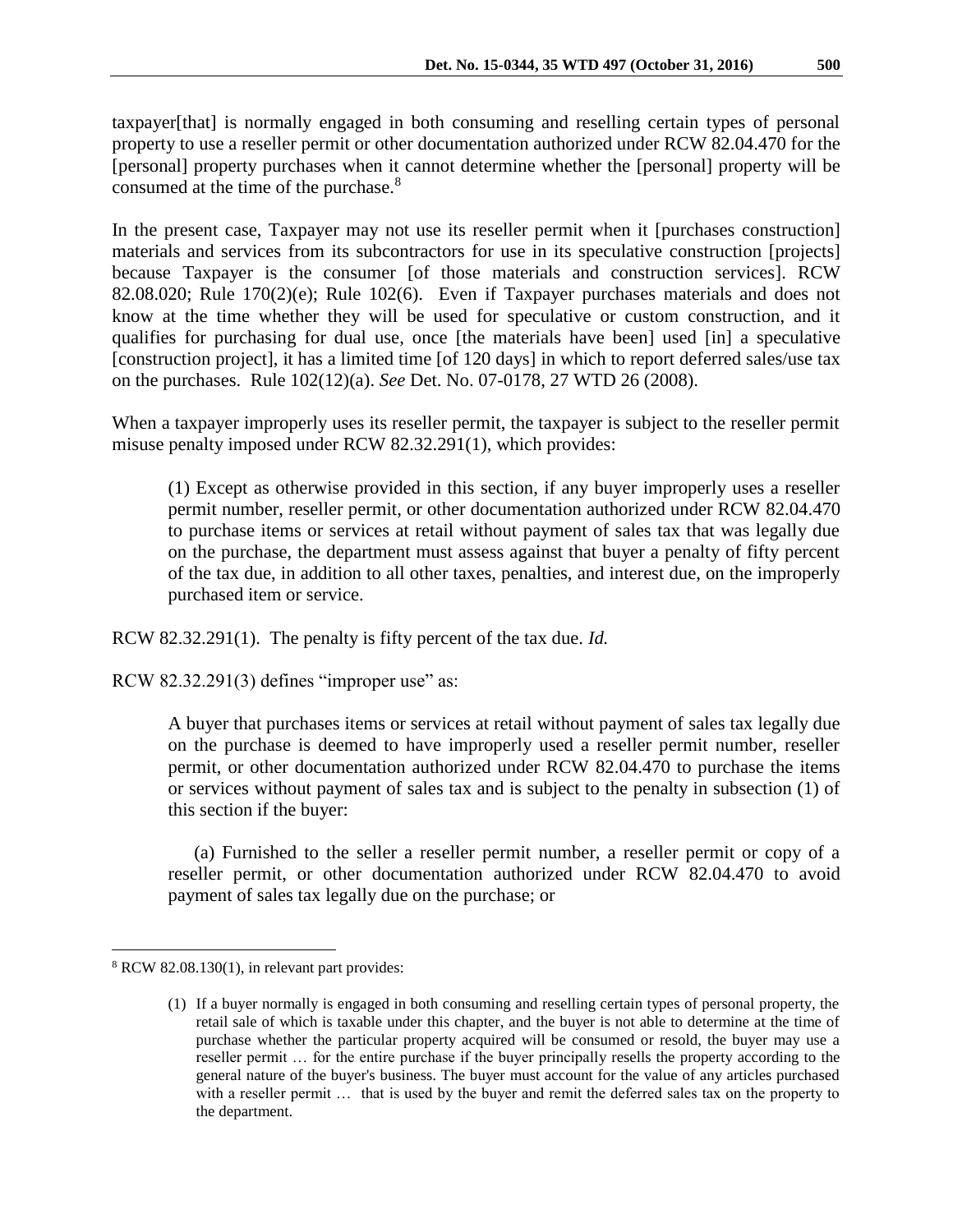(b) Made the purchase from a seller that had previously used electronic means to verify the validity of the buyer's reseller permit with the department and, as a result, did not require the buyer to provide a copy of its reseller permit or furnish other documentation authorized under RCW [82.04.470](http://app.leg.wa.gov/rcw/default.aspx?cite=82.04.470) to document the wholesale nature of the purchase. In such cases, the buyer bears the burden of proving that it did not improperly use its reseller permit to make the purchase without payment of sales tax.

Here, Taxpayer admits that it improperly used its reseller permit to purchase items at retail without payment of sale tax that was legally due on the purchases, but argues that the Department should waive the misuse penalty because it was not aware that it improperly used its permit.

RCW 82.32.291(2) addresses circumstances where the Department can waive the penalty:

(2) The department must waive the penalty imposed under subsection (1) of this section if it finds that the use of the … reseller permit, … was due to circumstances beyond the taxpayer's control or if the … reseller permit, … was properly used for purchases for dual purposes. The department must define by rule what circumstances are considered to be beyond the taxpayer's control.

RCW 82.32.291(2) (emphasis added).

Rule 102(13) addresses penalty waivers, and repeats the statutory standard that the Department will waive the penalty where the use was due to circumstances beyond the control of the buyer. Rule 102(13) in pertinent part states:

(13) **Waiver of penalty for misuse of reseller permits.** The department will waive the penalty imposed for misuse of reseller permits upon finding that the use of the . . . reseller permit . . . to purchase items or services by a person not entitled to use the reseller permit for that purpose was due to circumstances beyond the control of the buyer or if the . . . reseller permit . . . was properly used for purchases for dual purposes and the buyer made a good faith effort to report deferred sales tax. . . . The penalty also will not be waived merely because the buyer was not aware of either the proper use of the reseller permit or the penalty. In all cases the burden of proving the facts is upon the buyer.

WAC 458-20-102(13) (emphasis added).<sup>9</sup>

 $\overline{a}$ 

Even if Taxpayer was acting in good faith when it made the error of using its reseller permit when it should not have, we cannot waive the penalty solely because Taxpayer was unaware of its improper use in this case. RCW 82.32.291(2); Rule 102(13); Det. No. 14-0404, 34 WTD 337  $(2015)$ . <sup>10</sup> Because . . .Taxpayer has not shown that the misuse was due to circumstances beyond

<sup>9</sup> Taxpayer did not properly use the reseller permit for dual purposes. Even if Taxpayer did, it did not make a good faith effort to remit its deferred sales tax liability. Rule 102(12)(a)(i). *See* Det. No. 07-0178, 27 WTD 26 (2008).

<sup>&</sup>lt;sup>10</sup> It has also been longstanding law that penalty waivers for late payment of taxes are also not granted when the basis for the waiver is the Taxpayer's claim that it was unaware of its tax obligations. WAC 458-20-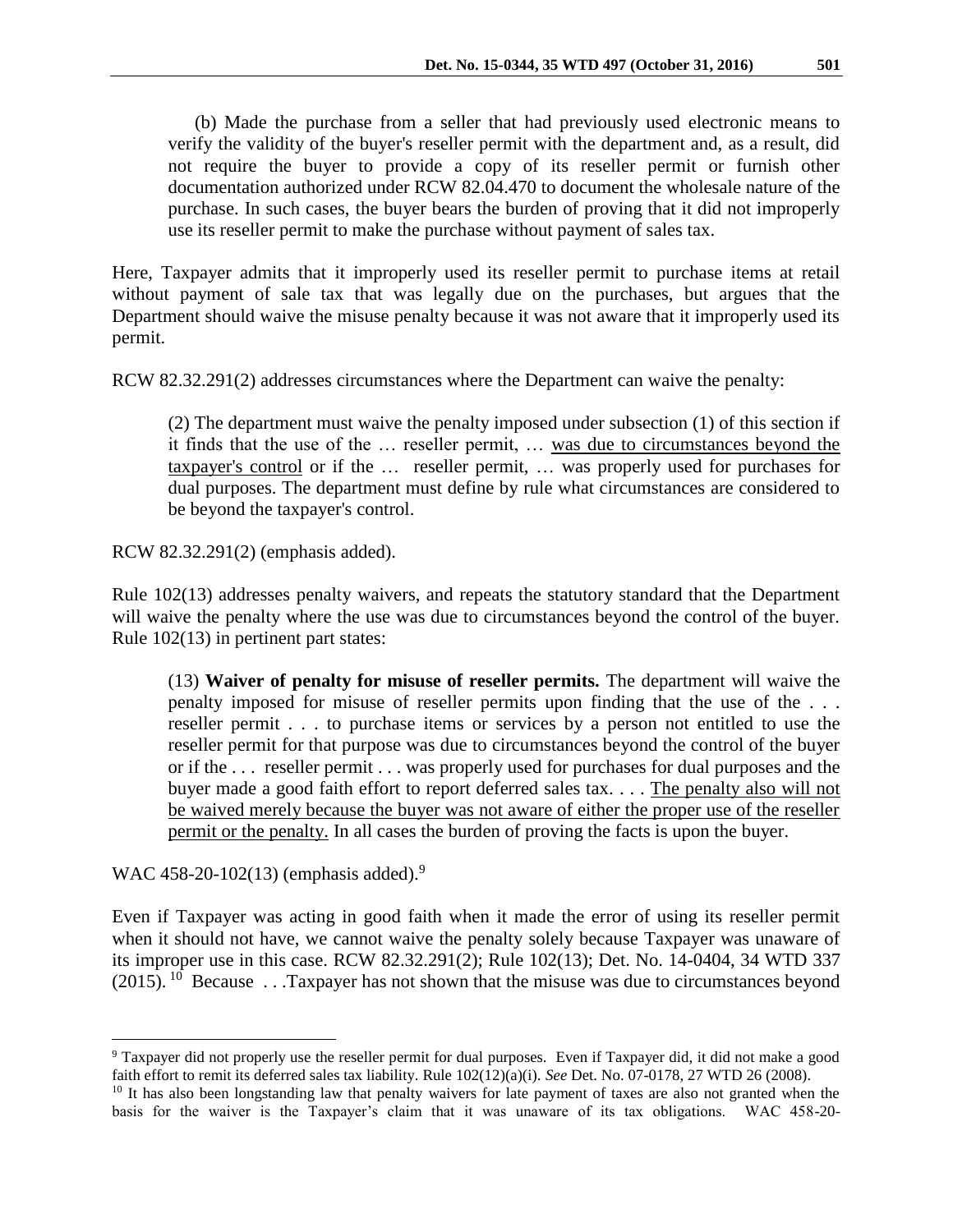its control, [as required by statute and administrative rule,] we deny the misuse of reseller permit penalty waiver request.<sup>11</sup>

## *Substantial Underpayment (5% assessment) penalty and interest waiver:*

RCW 82.32.090(2) requires the Department to add a five percent substantial underpayment penalty on all assessments in which the taxpayer has paid less than eighty percent of the tax that the Department determines to be due. The Department may assess a total substantial underpayment penalty of fifteen percent of the amount of the tax if the Department has not received the payment of the tax by the due date specified in the notice. *Id.*

RCW 82.32.105 provides that penalties may be waived under certain circumstances. Under RCW 82.32.105(1), the Department can waive penalties where the failure to pay tax less than that properly due was the "result of circumstances beyond the control of the taxpayer." *See* Det. No. 06-0155, 26 WTD 73 (2007). The Department is authorized to issue rules regarding the waiver of penalties. RCW 82.32.105(4). It has done that in Rule 228. Taxpayers bear the burden of establishing that the circumstances went beyond their control and directly caused the late payment. Rule 228(9)(a)(i). A misunderstanding or lack of knowledge of tax liability is an example of a circumstance that is not generally considered to be beyond the control of the taxpayer and will not qualify for a waiver or cancellation of penalties. Rule  $228(9)(a)(iii)(B)$ . Taxpayer's assumption that the buyers would pay the retail sales tax is not a circumstance beyond its control under the rule. *See* Det. No. 14-0170, 34 WTD 030 (2014).

A serious illness of a taxpayer or a member of the taxpayer's immediate family, in certain circumstances, justifies the waiver of delinquent penalties under Rule 228(9)(ii)(C). *See* Det. No. 15-0062, 34 WTD 419 (2015). However, this waiver is not "intended to have an indefinite application." Rule 228(9)(a)(2)(C); *See also* 34 WTD 419; Det. No. 87-41, 4 WTD 197 (1986). "A death or serious illness which denies a taxpayer reasonable time or opportunity to obtain an extension or to otherwise arrange timely filing and payment is a circumstance eligible for penalty waiver." Rule 228(9)(a)(2)(C). Here, Taxpayer's member's wife's long-term illness cannot excuse Taxpayer's failure to report correctly over the period of three years during the audit period.

RCW 82.32.105(2) authorizes the Department to waive late return payment penalty imposed under RCW 82.32.090(1) when a taxpayer has timely and accurately reported and paid its taxes due for the previous twenty-four months. RCW 82.32.105(2) is not applicable here because the penalty at issue is imposed under [the substantial underpayment provision of RCW 82.32.090(2), not under] RCW 82.32.090(1).

While the Department has implemented programs to inform and assist taxpayers, the ultimate responsibilities for knowing their tax obligations rest upon the taxpayers. Chapter 82.32A RCW. Because of the nature of Washington's tax system, the taxpayer has the burden of becoming

<sup>228(9)(</sup>a)(iii)(B). *See* Det. No. 14-0170, 34 WTD 030 (2015); Det. No. 13-0306, 34 WTD 001 (2014); and Det. No. 14-0155, 33 WTD 496 (2014).

 $<sup>11</sup>$  Taxpayer also argues that the misuse of reseller permit penalty is "excessive." The fifty percent penalty of the tax</sup> due is authorized under RCW 82.32.291(1). As an administrative agency, we do not have the authority to determine whether the penalty is excessive.